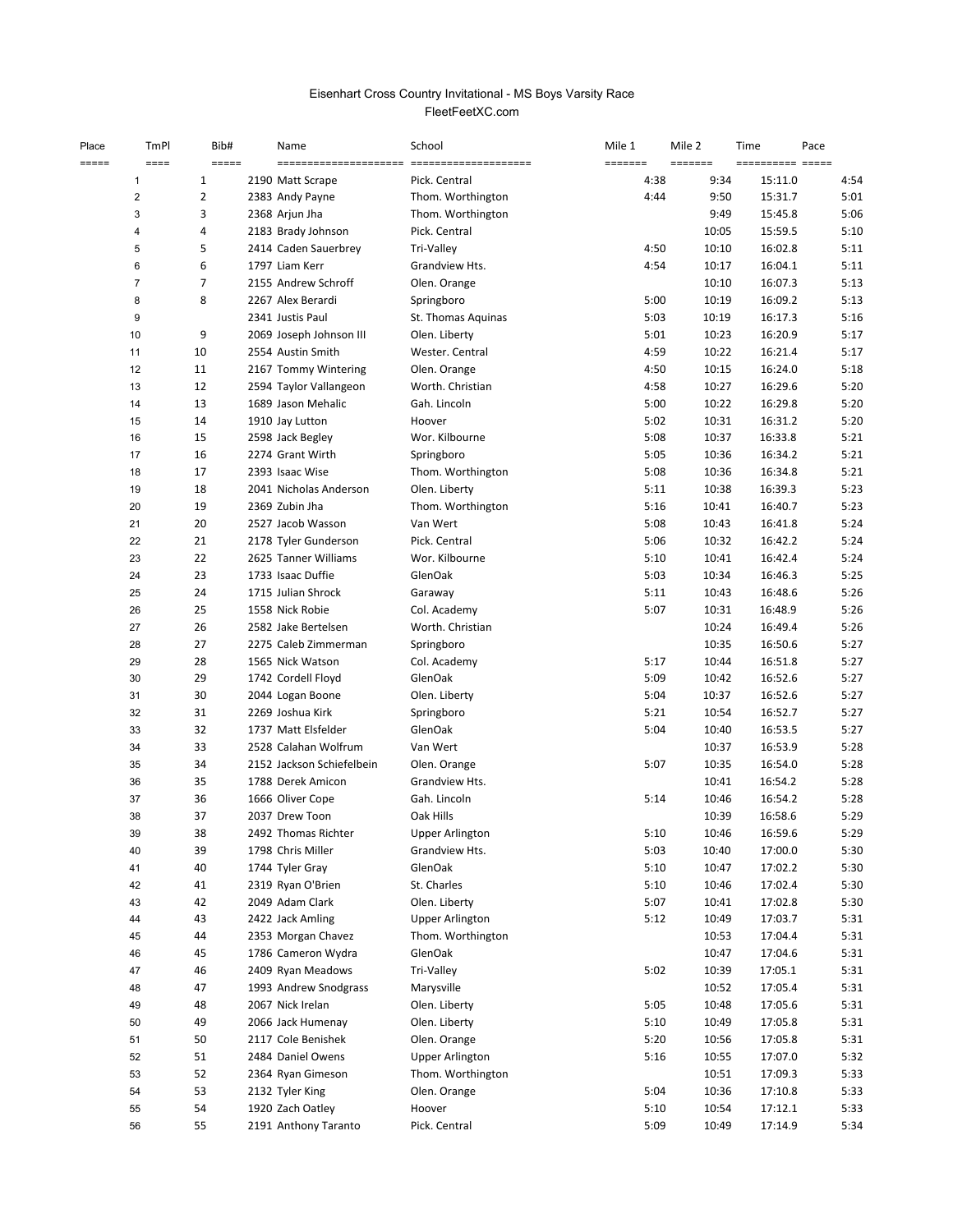| 57  | 56  | 2092 Bradley Raymond   | Olen. Liberty          | 5:09 | 10:49 | 17:15.1 | 5:34 |
|-----|-----|------------------------|------------------------|------|-------|---------|------|
| 58  | 57  | 2308 Iain Karas        | St. Charles            | 5:11 | 10:53 | 17:16.5 | 5:35 |
| 59  | 58  | 1554 Luke Nester       | Col. Academy           | 5:22 | 10:58 | 17:16.9 | 5:35 |
| 60  | 59  | 1696 Evan Pfeifer      | Gah. Lincoln           | 5:12 | 10:50 | 17:17.7 | 5:35 |
| 61  | 60  | 2334 Mitch Whittaker   | St. Charles            | 5:12 | 10:53 | 17:18.7 | 5:36 |
| 62  | 61  | 2017 Owen King         | Oak Hills              | 5:14 | 10:55 | 17:19.4 | 5:36 |
| 63  |     | 1865 Rob McCabe        | Hil. Bradley           | 5:24 | 11:01 | 17:20.6 | 5:36 |
| 64  | 62  | 1979 Ian Dye           | Marysville             | 5:09 | 10:53 | 17:22.5 | 5:37 |
| 65  | 63  | 1939 Jacob Wood        | Hoover                 | 5:27 | 11:10 | 17:25.7 | 5:38 |
| 66  | 64  | 1718 Noah Wentworth    | Garaway                | 5:25 | 11:00 | 17:27.0 | 5:38 |
| 67  | 65  | 1751 Frankie Janowicz  | GlenOak                | 5:12 | 10:59 | 17:27.5 | 5:38 |
| 68  | 66  | 1918 Trent Napholz     | Hoover                 | 5:26 | 11:09 | 17:28.1 | 5:39 |
| 69  | 67  | 2182 Jacob Jobe        | Pick. Central          |      | 11:01 | 17:28.2 | 5:39 |
| 70  | 68  | 1545 Chris Heermann    | Col. Academy           | 5:23 | 11:02 | 17:28.6 | 5:39 |
|     |     |                        |                        |      |       |         |      |
| 71  | 69  | 2403 Evan Emig         | Tri-Valley             | 5:15 | 11:04 | 17:29.3 | 5:39 |
| 72  |     | 2106 Tanner Sutton     | Olen. Liberty          | 5:21 | 11:09 | 17:29.5 | 5:39 |
| 73  | 70  | 1765 Ryan Meister Jr.  | GlenOak                | 5:07 | 10:47 | 17:29.8 | 5:39 |
| 74  | 71  | 1911 Trevor Maley      | Hoover                 | 5:22 | 11:10 | 17:31.0 | 5:40 |
| 75  |     | 0                      |                        | 5:22 | 11:10 | 17:31.0 | 5:40 |
| 76  | 72  | 1924 Matt Presutto     | Hoover                 | 5:22 | 11:09 | 17:31.4 | 5:40 |
| 77  |     | 1723 Danny Bridenthal  | GlenOak                | 5:18 | 11:04 | 17:33.8 | 5:40 |
| 78  | 73  | 1700 Connor Ryan       | Gah. Lincoln           | 5:19 | 11:03 | 17:34.7 | 5:41 |
| 79  | 74  | 2503 Cole Smith        | <b>Upper Arlington</b> | 5:17 | 11:04 | 17:34.8 | 5:41 |
| 80  | 75  | 2271 Gabe Lytle        | Springboro             |      | 11:19 | 17:35.5 | 5:41 |
| 81  | 76  | 2268 Alex Bindemann    | Springboro             | 5:34 | 11:19 | 17:35.7 | 5:41 |
| 82  | 77  | 1901 Cooper Hurin      | Hoover                 | 5:28 | 11:09 | 17:35.9 | 5:41 |
| 83  | 78  | 1685 Kyle Mair         | Gah. Lincoln           | 5:15 | 11:02 | 17:35.9 | 5:41 |
| 84  | 79  | 1996 Hayden Turk       | Marysville             | 5:19 | 11:06 | 17:36.6 | 5:41 |
| 85  | 80  | 2320 Liam O'Reilly     | St. Charles            | 5:14 | 11:02 | 17:38.4 | 5:42 |
| 86  | 81  | 2619 Max Shafran       | Wor. Kilbourne         | 5:09 | 10:57 | 17:38.9 | 5:42 |
| 87  | 82  | 2031 James Schmidt     | Oak Hills              | 5:21 | 11:07 | 17:38.9 | 5:42 |
| 88  | 83  | 2522 Gage Chiles       | Van Wert               |      | 11:08 | 17:39.4 | 5:42 |
| 89  | 84  | 2021 Mitchell Luken    | Oak Hills              | 5:12 | 10:57 | 17:39.5 | 5:42 |
| 90  | 85  | 2259 Nate Russell      | Reynoldsburg           | 5:27 | 11:20 | 17:40.4 | 5:43 |
|     |     | 2076 Kevin Kunesh      |                        | 5:21 | 11:12 | 17:40.5 | 5:43 |
| 91  |     |                        | Olen. Liberty          |      |       |         |      |
| 92  | 86  | 2491 Will Reynolds     | <b>Upper Arlington</b> | 5:23 | 11:10 | 17:42.8 | 5:43 |
| 93  | 87  | 2550 Sam Reyes         | Wester. Central        | 5:22 | 11:15 | 17:43.3 | 5:43 |
| 94  | 88  | 2300 Ethan Encarnacion | St. Charles            | 5:11 | 10:54 | 17:43.4 | 5:44 |
| 95  | 89  | 2170 Brant Yocum       | Olen. Orange           | 5:15 | 11:05 | 17:44.5 | 5:44 |
| 96  | 90  | 2351 Jack Caine        | Thom. Worthington      | 5:33 | 11:20 | 17:44.8 | 5:44 |
| 97  | 91  | 1984 Riley Karnes      | Marysville             | 5:29 | 11:23 | 17:46.3 | 5:44 |
| 98  | 92  | 2434 Benjamin Crespo   | <b>Upper Arlington</b> | 5:23 | 11:11 | 17:47.2 | 5:45 |
| 99  | 93  | 1977 Matthew Cox       | Marysville             | 5:26 | 11:21 | 17:47.6 | 5:45 |
| 100 | 94  | 1703 Tyler Story       | Gah. Lincoln           | 5:13 | 11:07 | 17:48.4 | 5:45 |
| 101 | 95  | 2623 Chris Valade      | Wor. Kilbourne         | 5:23 | 11:07 | 17:49.6 | 5:46 |
| 102 | 96  | 2511 Josh Turner       | <b>Upper Arlington</b> | 5:27 | 11:28 | 17:50.1 | 5:46 |
| 103 |     | 1899 Collin Greco      | Hoover                 | 5:20 | 11:09 | 17:50.3 | 5:46 |
| 104 | 97  | 1991 Brendan Ralston   | Marysville             | 5:25 | 11:20 | 17:51.0 | 5:46 |
| 105 | 98  | 2604 John Cuozzo       | Wor. Kilbourne         | 5:16 | 11:03 | 17:51.1 | 5:46 |
| 106 |     | 2388 Ben Roberts       | Thom. Worthington      | 5:14 | 11:05 | 17:51.5 | 5:46 |
| 107 | 99  | 1521 Jacob Hutchinson  | <b>Big Walnut</b>      | 5:34 | 11:20 | 17:52.2 | 5:46 |
| 108 | 100 | 1551 Liam McCann       | Col. Academy           |      | 11:16 | 17:52.9 | 5:47 |
| 109 |     | 2469 Bryce Martyn      | <b>Upper Arlington</b> | 5:27 | 11:20 | 17:55.1 | 5:47 |
| 110 | 101 | 1576 Nate Brown        | Dub. Coffman           | 5:19 | 11:22 | 17:55.8 | 5:48 |
|     |     | 2290 Kenton Colvin     | St. Charles            |      |       |         |      |
| 111 | 102 |                        |                        | 5:11 | 11:01 | 17:57.5 | 5:48 |
| 112 |     | 2506 Nathaniel Swords  | <b>Upper Arlington</b> | 5:24 | 11:20 | 17:58.2 | 5:48 |
| 113 | 103 | 2120 Cullen Dickson    | Olen. Orange           | 5:23 | 11:16 | 17:58.4 | 5:48 |
| 114 |     | 1785 Austin Wydra      | GlenOak                |      | 11:18 | 18:00.2 | 5:49 |
| 115 | 104 | 2273 Ethan Weneck      | Springboro             | 5:40 | 11:28 | 18:01.2 | 5:49 |
| 116 | 105 | 2555 Josh South        | Wester. Central        | 5:26 | 11:22 | 18:02.9 | 5:50 |
| 117 |     | 2053 Jacob Feldmaier   | Olen. Liberty          | 5:21 | 11:16 | 18:03.3 | 5:50 |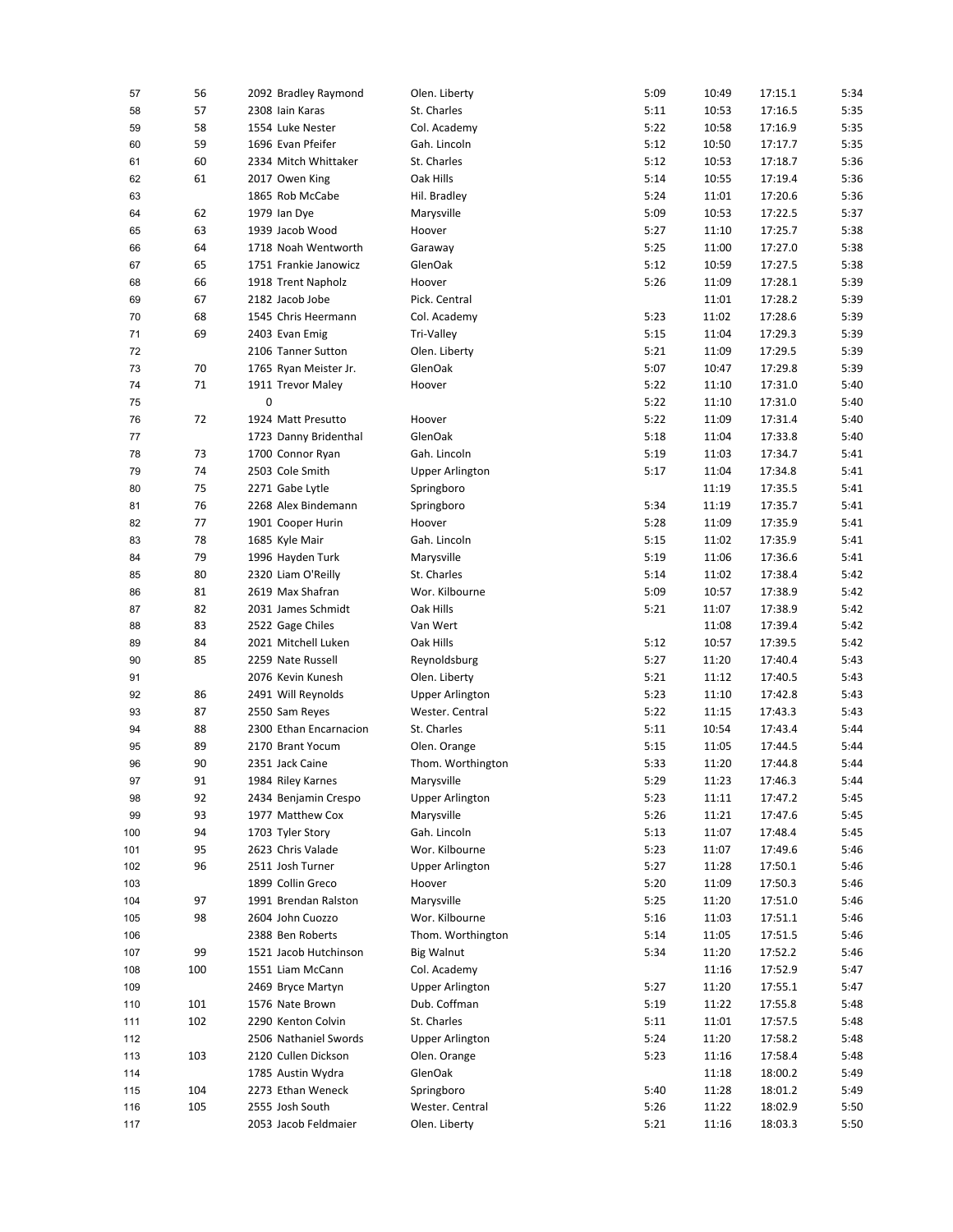| 118 |     | 1905 Kyle Kopp                             | Hoover                 | 5:34 | 11:28 | 18:04.5            | 5:50 |
|-----|-----|--------------------------------------------|------------------------|------|-------|--------------------|------|
| 119 | 106 | 1964 Josh Franco                           | Logan                  | 5:30 | 11:25 | 18:05.1            | 5:51 |
| 120 | 107 | 2525 Charlie Pauquette                     | Van Wert               | 5:35 | 11:31 | 18:05.9            | 5:51 |
| 121 |     | 1756 Justin Knoch                          | GlenOak                | 5:23 | 11:25 | 18:05.9            | 5:51 |
| 122 | 108 | 1795 Eli Hall                              | Grandview Hts.         | 5:09 | 11:19 | 18:06.3            | 5:51 |
| 123 | 109 | 2608 Gabe Knuth                            | Wor. Kilbourne         | 5:14 | 11:10 | 18:06.5            | 5:51 |
| 124 |     | 2485 Drew Paxton                           | <b>Upper Arlington</b> | 5:31 | 11:27 | 18:07.5            | 5:51 |
| 125 | 110 | 2611 Caleb Martin                          | Wor. Kilbourne         | 5:27 | 11:28 | 18:07.5            | 5:51 |
| 126 | 111 | 1643 Mitchell Yeater                       | Dub. Coffman           | 5:18 | 11:19 | 18:08.0            | 5:51 |
| 127 | 112 | 1717 Kristian Stocksdale                   | Garaway                | 5:26 | 11:23 | 18:08.3            | 5:52 |
| 128 |     | 1907 Nic Landy                             | Hoover                 | 5:38 | 11:28 | 18:08.7            | 5:52 |
| 129 | 113 | 1557 Abhi Ramesh                           | Col. Academy           |      | 11:39 | 18:08.8            | 5:52 |
| 130 | 114 | 1523 Jacob Krous                           | <b>Big Walnut</b>      | 5:18 | 11:20 | 18:09.8            | 5:52 |
| 131 | 115 | 2565 Isaiah Hutcherson                     | Wester. North          | 5:22 | 11:19 | 18:11.0            | 5:52 |
| 132 |     | 2613 Riley Najera                          | Wor. Kilbourne         | 5:39 | 11:34 | 18:11.8            | 5:53 |
| 133 | 116 | 2547 Jacob Owens                           | Wester. Central        | 5:18 | 11:19 | 18:12.7            | 5:53 |
| 134 | 117 | 2254 Jared Dye                             | Reynoldsburg           | 5:35 | 11:33 | 18:12.7            | 5:53 |
| 135 | 118 | 1690 Ryan Mehalic                          | Gah. Lincoln           | 5:31 | 11:39 | 18:13.6            | 5:53 |
| 136 |     | 2396 Noah Yake                             | Thom. Worthington      | 5:25 | 11:13 | 18:15.0            | 5:54 |
| 137 |     | 2600 Joshua Bowen                          | Wor. Kilbourne         |      | 11:28 | 18:15.8            | 5:54 |
| 138 |     | 2266 Zachary Arvin                         | Springboro             |      | 11:49 | 18:17.3            | 5:54 |
| 139 | 119 | 1594 Katsumi Ibaraki                       | Dub. Coffman           | 5:42 | 11:45 | 18:17.5            | 5:55 |
|     |     |                                            |                        |      |       |                    |      |
| 140 | 120 | 1561 Robby Simpson<br>1694 Steffano Molina | Col. Academy           | 5:41 | 11:44 | 18:17.6<br>18:18.4 | 5:55 |
| 141 |     |                                            | Gah. Lincoln           | 5:27 | 11:36 |                    | 5:55 |
| 142 | 121 | 2023 Tanner Murphy                         | Oak Hills              | 5:25 | 11:31 | 18:18.9            | 5:55 |
| 143 | 122 | 2399 Brayden Better                        | Tri-Valley             | 5:22 | 11:26 | 18:19.2            | 5:55 |
| 144 | 123 | 2539 Brant Henson                          | Wester. Central        |      | 11:36 | 18:19.8            | 5:55 |
| 145 | 124 | 2172 Chase Balko                           | Pick. Central          | 5:24 | 11:18 | 18:20.6            | 5:56 |
| 146 |     | 1560 Charlie Sabgir                        | Col. Academy           | 5:30 | 11:27 | 18:21.7            | 5:56 |
| 147 | 125 | 2526 Max Sealscott                         | Van Wert               | 5:46 | 11:43 | 18:22.0            | 5:56 |
| 148 | 126 | 1713 Daniel Mast                           | Garaway                | 5:45 | 11:45 | 18:22.3            | 5:56 |
| 149 | 127 | 2252 Mars Davis                            | Reynoldsburg           | 5:27 | 11:36 | 18:22.4            | 5:56 |
| 150 |     | 2144 Cody Moore                            | Olen. Orange           | 5:40 | 11:44 | 18:22.7            | 5:56 |
| 151 | 128 | 1968 Bryon Lowry                           | Logan                  | 5:21 | 11:26 | 18:22.7            | 5:56 |
| 152 | 129 | 1971 Gabe Rosado                           | Logan                  | 5:19 | 11:22 | 18:25.8            | 5:57 |
| 153 |     | 2270 Sam Kuhbander                         | Springboro             | 5:43 | 11:43 | 18:26.0            | 5:57 |
| 154 | 130 | 2401 Graham Cameron                        | Tri-Valley             | 5:36 | 11:45 | 18:26.7            | 5:58 |
| 155 | 131 | 1989 Tyler Marsh                           | Marysville             | 5:31 | 11:30 | 18:27.1            | 5:58 |
| 156 | 132 | 1516 William Hefner                        | <b>Big Walnut</b>      | 5:21 | 11:26 | 18:27.6            | 5:58 |
| 157 | 133 | 2568 Dillon Lauer                          | Wester. North          | 5:28 | 11:35 | 18:28.1            | 5:58 |
| 158 | 134 | 2265 Andy Young                            | Reynoldsburg           | 5:37 | 11:42 | 18:28.7            | 5:58 |
| 159 | 135 | 2033 Samuel Seibert                        | Oak Hills              | 5:33 | 11:41 | 18:29.4            | 5:58 |
| 160 | 136 | 1585 Brendan Flynn                         | Dub. Coffman           | 5:43 | 11:47 | 18:30.3            | 5:59 |
| 161 |     | 2153 Mike Schoenleb                        | Olen. Orange           | 5:25 | 11:37 | 18:30.4            | 5:59 |
| 162 | 137 | 1510 Kaleb Disbennett                      | <b>Big Walnut</b>      | 5:40 | 11:49 | 18:31.5            | 5:59 |
| 163 | 138 | 2413 Andrew Rutherford                     | Tri-Valley             | 5:34 | 11:38 | 18:32.7            | 5:59 |
| 164 |     | 2125 Joseangel Fernandez                   | Olen. Orange           | 5:26 | 11:41 | 18:34.9            | 6:00 |
| 165 | 139 | 2542 Jordan Klapper                        | Wester. Central        | 5:32 | 11:37 | 18:34.9            | 6:00 |
| 166 | 140 | 1716 Braden Shupe                          | Garaway                | 5:39 | 11:44 | 18:35.8            | 6:00 |
| 167 |     | 2003 Joshua Zweizig                        | Marysville             | 5:32 | 11:44 | 18:36.3            | 6:01 |
| 168 | 141 | 2577 Will Steele                           | Wester. North          | 5:39 | 11:51 | 18:36.9            | 6:01 |
| 169 | 142 | 1719 Andrew West                           | Garaway                |      | 11:55 | 18:37.8            | 6:01 |
| 170 | 143 | 1801 Quinn Tillett                         | Grandview Hts.         | 5:45 | 11:55 | 18:38.1            | 6:01 |
| 171 | 144 | 1605 Noah Lowers                           | Dub. Coffman           | 5:37 | 11:48 | 18:38.2            | 6:01 |
| 172 | 145 | 1622 Shashwat Rao                          | Dub. Coffman           | 5:39 | 11:48 | 18:39.3            | 6:02 |
| 173 | 146 | 1629 Dylan Segieth                         | Dub. Coffman           |      | 11:51 | 18:39.6            | 6:02 |
| 174 | 147 | 2584 Noah Denorme                          | Worth. Christian       | 5:33 | 11:44 | 18:40.6            | 6:02 |
| 175 | 148 | 1835 Avery Latta                           | Del. Hayes             | 5:32 | 11:41 | 18:41.0            | 6:02 |
| 176 |     | 1608 Finn Madison                          | Dub. Coffman           | 5:43 | 11:53 | 18:41.9            | 6:02 |
| 177 | 149 | 2261 Brody Swisher                         | Reynoldsburg           | 5:36 | 11:53 | 18:45.4            | 6:04 |
| 178 |     | 1606 Ryan Loynes                           | Dub. Coffman           | 5:38 | 11:49 | 18:46.1            | 6:04 |
|     |     |                                            |                        |      |       |                    |      |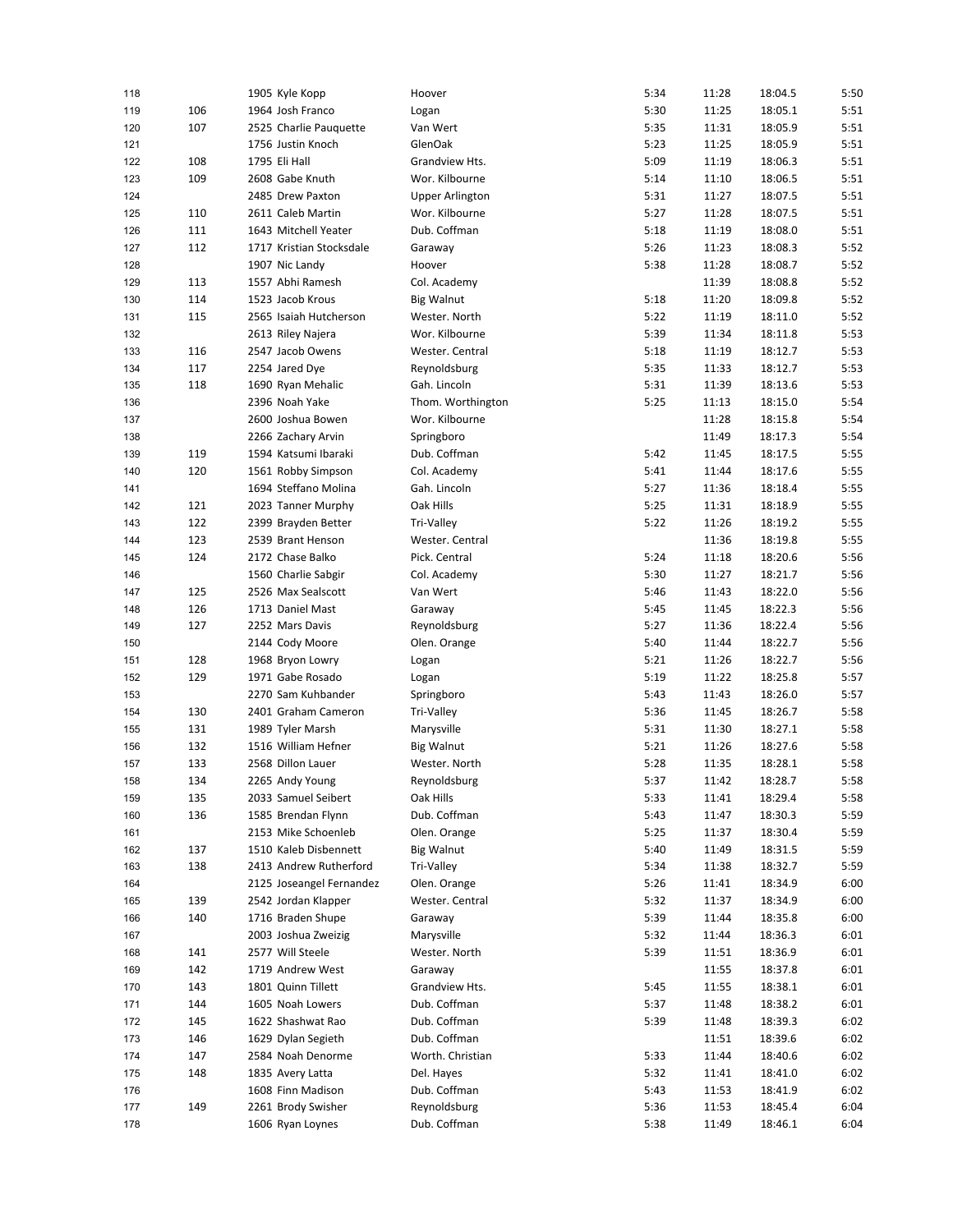| 179 | 150 | 2022 Logan Meyer        | Oak Hills          | 5:20         | 11:35 | 18:46.2 | 6:04 |
|-----|-----|-------------------------|--------------------|--------------|-------|---------|------|
| 180 | 151 | 2309 Owen Karas         | St. Charles        | 5:26         | 11:35 | 18:47.4 | 6:04 |
| 181 | 152 | 1967 Ethan Long         | Logan              | 5:42         | 11:56 | 18:48.8 | 6:05 |
| 182 |     | 1624 Jacob Rust         | Dub. Coffman       | 5:34         | 11:44 | 18:52.1 | 6:06 |
| 183 |     | 2390 Noah Silliman      | Thom. Worthington  | 5:44         | 11:49 | 18:52.7 | 6:06 |
| 184 |     | 1995 John Speasmaker    | Marysville         | 5:32         | 11:49 | 18:53.4 | 6:06 |
| 185 | 153 | 1789 Andrew Bergmann    | Grandview Hts.     | 5:45         | 11:55 | 18:55.2 | 6:07 |
| 186 | 154 | 2524 Noah Miller        | Van Wert           | 5:43         | 12:00 | 18:55.9 | 6:07 |
| 187 |     | 1974 Sawyer Bix         | Marysville         | 5:49         | 12:04 | 18:56.5 | 6:07 |
| 188 | 155 | 1538 Austin Stewart     | Big Walnut         | 5:32         | 11:46 | 18:57.4 | 6:07 |
| 189 | 156 | 2558 Seth Derstine      | Wester. North      | 5:42         | 11:58 | 19:05.8 | 6:10 |
| 190 | 157 | 1961 Izak Bukky         | Logan              | 5:46         | 12:04 | 19:08.8 | 6:11 |
| 191 | 158 | 1965 Caleb Herring      | Logan              | 5:49         | 12:03 | 19:09.4 | 6:11 |
| 192 | 159 | 1502 Leif Anderson      | <b>Big Walnut</b>  | 5:45         | 12:08 | 19:11.1 | 6:12 |
| 193 |     | 2272 Rory Rodriguez     | Springboro         | 5:46         | 11:54 | 19:11.2 | 6:12 |
| 194 | 160 | 2260 Dominic Sabo       | Reynoldsburg       | 5:50         | 12:04 | 19:11.9 | 6:12 |
| 195 | 161 | 1712 Collin Hochstetler | Garaway            | 5:46         | 12:03 | 19:12.2 | 6:12 |
| 196 | 162 | 2564 Carter Hudnell     | Wester. North      | 5:42         | 12:07 | 19:16.8 | 6:14 |
| 197 | 163 | 2589 Mackay Lykens      | Worth. Christian   | 5:48         | 12:13 | 19:20.8 | 6:15 |
| 198 | 164 | 2580 Brice Wilson       | Wester. North      | 5:45         | 12:15 | 19:23.7 | 6:16 |
| 199 | 165 | 1790 Sam Carter         | Grandview Hts.     | 5:47         | 12:07 | 19:24.0 | 6:16 |
| 200 | 166 | 1838 Padraig Mumper     | Del. Hayes         | 5:48         | 12:21 | 19:30.6 | 6:18 |
| 201 | 167 | 2520 Anthony Borack     | Van Wert           | 5:37         | 12:01 | 19:32.9 | 6:19 |
| 202 | 168 | 1517 Grady Hemingway    | Big Walnut         | 6:01         | 12:32 | 19:38.9 | 6:21 |
| 203 | 169 | 1840 Lucas Pape         | Del. Hayes         | 5:53         | 12:26 | 19:39.3 | 6:21 |
| 204 | 170 | 1839 Nick Obryant       | Del. Hayes         | 5:44         | 12:22 | 19:40.3 | 6:21 |
| 205 | 171 | 2420 Dylan Williams     | Tri-Valley         |              | 12:16 | 19:40.7 | 6:21 |
| 206 |     | 2599 Johnny Berardi     | Wor. Kilbourne     | 6:02         | 12:33 | 19:45.7 | 6:23 |
| 207 |     | 1802 Luke Wallace       | Grandview Hts.     |              | 12:39 | 19:45.8 | 6:23 |
| 208 | 172 | 1845 Aidan Stojkov      | Del. Hayes         | 6:07         | 12:36 | 19:46.7 | 6:23 |
| 209 |     | 1709 Kyle Dunn          | Garaway            | 5:54         | 12:18 | 19:48.0 | 6:24 |
| 210 | 173 | 2572 Drew Mantenieks    | Wester. North      |              | 12:19 | 19:51.8 | 6:25 |
| 211 |     | 2566 Ryan larussi       | Wester. North      | 5:46         | 12:22 | 19:51.9 | 6:25 |
| 212 | 174 | 1970 Sam Riggs          | Logan              |              | 12:37 | 19:54.2 | 6:26 |
| 213 |     | 2411 Ankur Parekh       | Tri-Valley         | 5:48         | 12:24 | 20:00.4 | 6:28 |
| 214 | 175 | 2248 Grant Boone        | Reynoldsburg       | 5:46         | 12:29 | 20:01.1 | 6:28 |
| 215 |     | 2569 Owen Lewis         | Wester. North      | 5:52         | 12:25 | 20:03.5 | 6:29 |
| 216 | 176 | 1837 Anthony Matus      | Del. Hayes         | 5:58         | 12:35 | 20:08.8 | 6:30 |
| 217 |     | 1528 Josh McGurer       | <b>Big Walnut</b>  | 5:56         | 12:32 | 20:09.0 | 6:30 |
| 218 |     | 2573 Will Mueller       | Wester. North      | 5:53         | 12:23 | 20:12.4 | 6:32 |
| 219 |     | 2412 Landyn Phipps      | Tri-Valley         | 5:54         | 12:36 | 20:17.2 | 6:33 |
| 220 | 177 | 2588 Donnie Kahaian     | Worth. Christian   | 6:04         | 12:50 | 20:27.3 | 6:36 |
| 221 |     | 2415 Cameron Scott      | Tri-Valley         | 6:04         | 13:00 | 20:37.3 | 6:40 |
| 222 |     | 2251 Andrew Crider      | Reynoldsburg       | 5:59         | 12:51 | 20:42.4 | 6:41 |
| 223 | 178 | 1844 Josh Smith         | Del. Hayes         | 5:58         | 12:52 | 20:56.5 | 6:46 |
| 224 |     | 5075 Yahye Karama       | Col. International | 6:04         | 13:23 | 21:21.2 | 6:54 |
| 225 |     | 2264 Luke Wyandt        | Reynoldsburg       |              | 13:19 | 21:25.1 | 6:55 |
| 226 | 179 | 2583 Turner Burns       | Worth. Christian   | 6:05         | 13:22 | 21:26.3 | 6:55 |
| 227 | 180 | 2593 Peter Tsibouris    | Worth. Christian   | 6:27         | 13:49 | 21:29.3 | 6:56 |
|     |     | 5076 Coleman King       | Col. International | 6:25         | 13:42 | 21:37.5 | 6:59 |
| 228 |     | 2263 Mason Wightman     | Reynoldsburg       |              | 13:23 | 21:38.4 | 6:59 |
| 229 |     | 1530 Alexander Parsio   | <b>Big Walnut</b>  | 6:07         | 13:27 | 21:55.6 | 7:05 |
| 230 |     | 1710 Tyler Francis      |                    |              |       | 22:24.6 |      |
| 231 |     |                         | Garaway            | 6:25<br>6:06 | 13:48 |         | 7:14 |
| 232 |     | 2590 Peter Mallory      | Worth. Christian   |              | 13:51 | 22:54.1 | 7:24 |
| 233 |     | 5074 Majien Downton     | Col. International | 6:51         | 14:58 | 24:18.7 | 7:51 |
| 234 |     | 1714 Dakota Ross        | Garaway            | 6:51         |       | 24:40.3 | 7:58 |

1. Thom. Worthington

2 3 17 19 44 (52) (90) = 85

 Andy Payne, Arjun Jha, Isaac Wise, Zubin Jha, Morgan Chavez, Ryan Gimeson, Jack Caine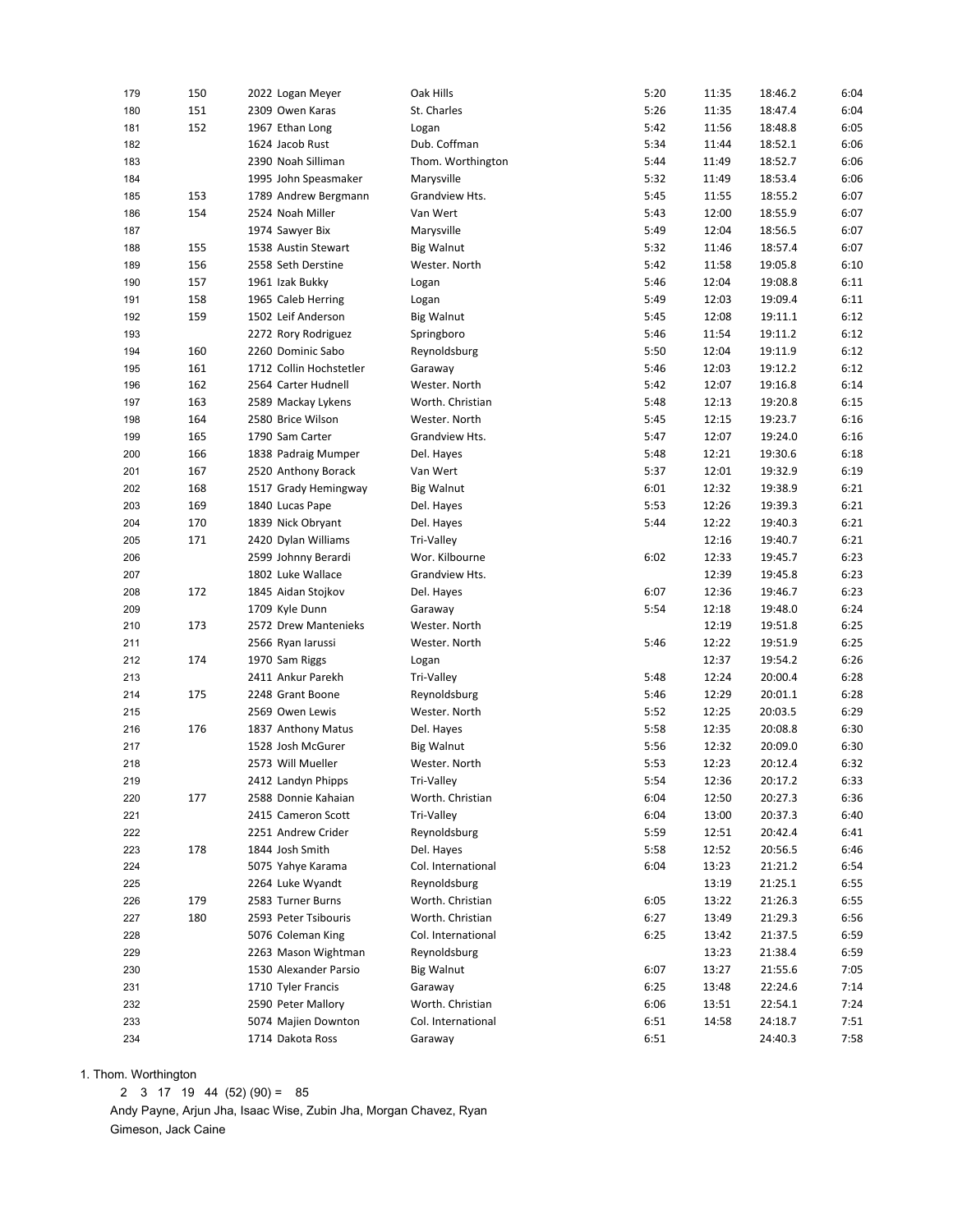2. Olen. Liberty 9 18 30 42 48 (49) (56) = 147 Joseph Johnson III, Nicholas Anderson, Logan Boone, Adam Clark, Nick Irelan, Jack Humenay, Bradley Raymond 3. Pick. Central  $1 4 21 55 67 (124) = 148$  Matt Scrape, Brady Johnson, Tyler Gunderson, Anthony Taranto, Jacob Jobe, Chase Balko 4. Olen. Orange 7 11 34 50 53 (89)(103) = 155 Andrew Schroff, Tommy Wintering, Jackson Schiefelbein, Cole Benishek, Tyler King, Brant Yocum, Cullen Dickson 5. Springboro 8 16 27 31 75 (76)(104) = 157 Alex Berardi, Grant Wirth, Caleb Zimmerman, Joshua Kirk, Gabe Lytle, Alex Bindemann, Ethan Weneck 6. GlenOak 23 29 32 40 45 (65) (70) = 169 Isaac Duffie, Cordell Floyd, Matt Elsfelder, Tyler Gray, Cameron Wydra, Frankie Janowicz, Ryan Meister Jr. 7. Gah. Lincoln 13 35 59 73 78 (94)(118) = 258 Jason Mehalic, Oliver Cope, Evan Pfeifer, Connor Ryan, Kyle Mair, Tyler Story, Ryan Mehalic 8. Hoover 14 54 63 66 71 (72) (77) = 268 Jay Lutton, Zach Oatley, Jacob Wood, Trent Napholz, Trevor Maley, Matt Presutto, Cooper Hurin 9. Col. Academy 25 28 58 68 100 (113)(120) = 279 Nick Robie, Nick Watson, Luke Nester, Chris Heermann, Liam McCann, Abhi Ramesh, Robby Simpson 10. Upper Arlington 38 43 51 74 86 (92) (96) = 292 Thomas Richter, Jack Amling, Daniel Owens, Cole Smith, Will Reynolds, Benjamin Crespo, Josh Turner 11. Wor. Kilbourne 15 22 81 95 98 (109)(110) = 311 Jack Begley, Tanner Williams, Max Shafran, Chris Valade, John Cuozzo, Gabe Knuth, Caleb Martin 12. St. Charles 41 57 60 80 88 (102)(151) = 326 Ryan O'Brien, Iain Karas, Mitch Whittaker, Liam O'Reilly, Ethan Encarnacion, Kenton Colvin, Owen Karas 13. Grandview Hts. 6 36 39 108 143 (153)(165) = 332 Liam Kerr, Derek Amicon, Chris Miller, Eli Hall, Quinn Tillett, Andrew Bergmann, Sam Carter 14. Van Wert 20 33 83 107 125 (154)(167) = 368 Jacob Wasson, Calahan Wolfrum, Gage Chiles, Charlie Pauquette, Max Sealscott, Noah Miller, Anthony Borack 15. Tri-Valley 5 46 69 122 130 (138)(171) = 372 Caden Sauerbrey, Ryan Meadows, Evan Emig, Brayden Better, Graham Cameron, Andrew Rutherford, Dylan Williams 15. Marysville 47 62 79 91 93 (97)(131) = 372